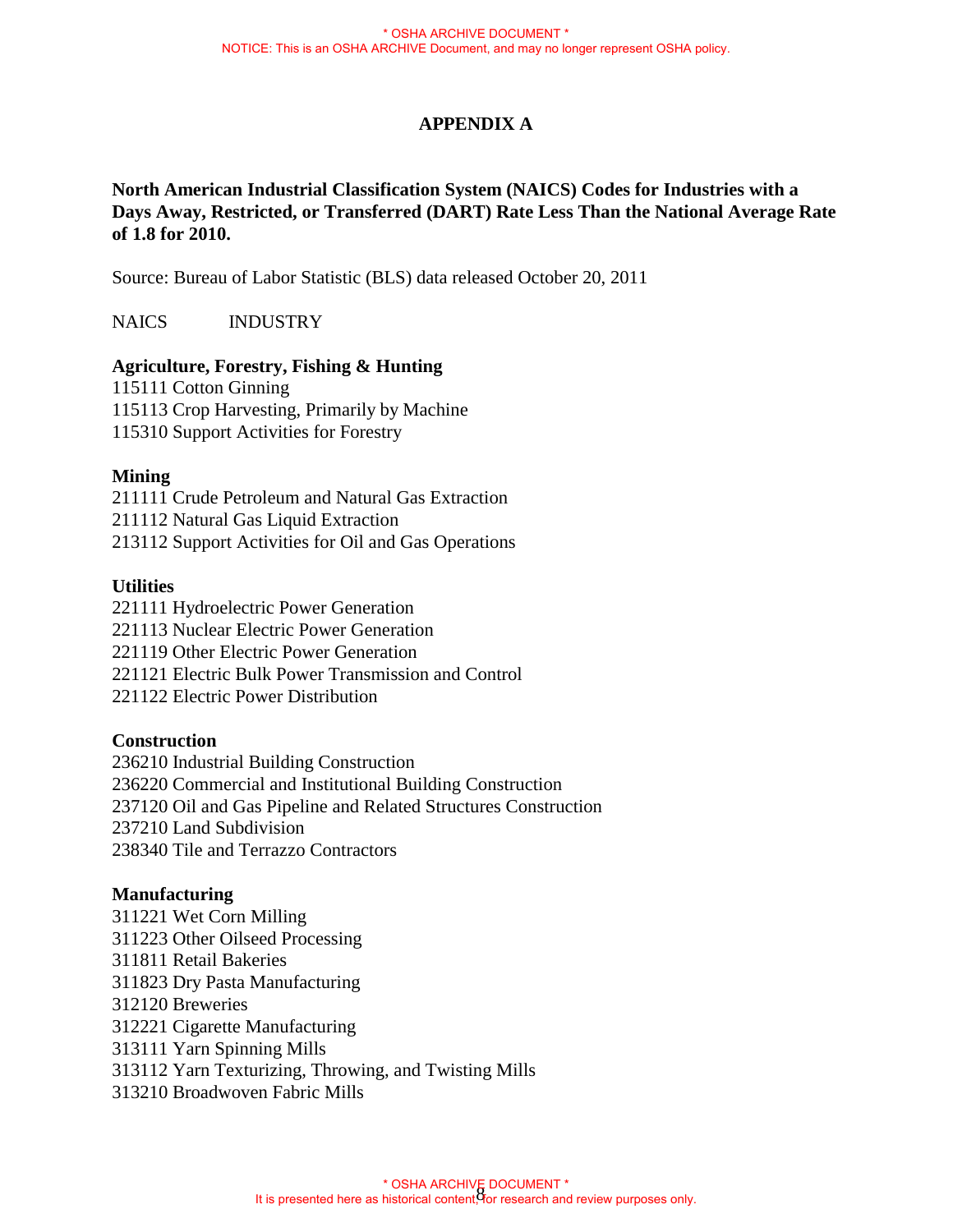313221 Narrow Fabric Mills 313222 Schiffli Machine Embroidery 313241 Weft Knit Fabric Mills 313249 Other Knit Fabric and Lace Mills 313312 Textile and Fabric Finishing (except Broadwoven Fabric) Mills 314110 Carpet and Rug Mills 314121 Curtain and Drapery Mills 314129 Other Household Textile Product Mills 315111 Sheer Hosiery Mills 315191 Outerwear Knitting Mills 315192 Underwear and Nightwear Knitting Mills 315212 Women's, Girls', and Infants' Cut and Sew Apparel Contractors 315221 Men's and Boys' Cut and Sew Underwear and Nightwear Manufacturing 315223 Men's and Boys' Cut and Sew Shirt (except Work Shirt) Manufacturing 315224 Men's and Boys' Cut and Sew Trouser, Slack, and Jean Manufacturing 315225 Men's and Boys' Cut and Sew Work Clothing Manufacturing 315228 Men's and Boys' Cut and Sew Other Outerwear Manufacturing 315232 Women's and Girls' Cut and Sew Blouse and Shirt Manufacturing 315233 Women's and Girls' Cut and Sew Dress Manufacturing 315234 Women's and Girls' Cut and Sew Suit, Coat, Tailored Jacket, and Skirt Manufacturing 315239 Women's and Girls' Cut and Sew Other Outerwear Manufacturing 315291 Infants' Cut and Sew Apparel Manufacturing 315292 Fur and Leather Apparel Manufacturing 315299 All Other Cut and Sew Apparel Manufacturing 315999 Other Apparel Accessories and Other Apparel Manufacturing 316991 Luggage Manufacturing 316993 Personal Leather Good (except Women's Handbag and Purse) Manufacturing 316999 All Other Leather Good Manufacturing 321219 Reconstituted Wood Product Manufacturing 322110 Pulp Mills 322121 Paper (except Newsprint) Mills 322122 Newsprint Mills 322130 Paperboard Mills 322213 Setup Paperboard Box Manufacturing 322214 Fiber Can, Tube, Drum, and Similar Products Manufacturing 322291 Sanitary Paper Product Manufacturing 323112 Commercial Flexographic Printing 323113 Commercial Screen Printing 323114 Quick Printing 323115 Digital Printing 323116 Manifold Business Forms Printing 323121 Tradebinding and Related Work 324110 Petroleum Refineries 324122 Asphalt Shingle and Coating Materials Manufacturing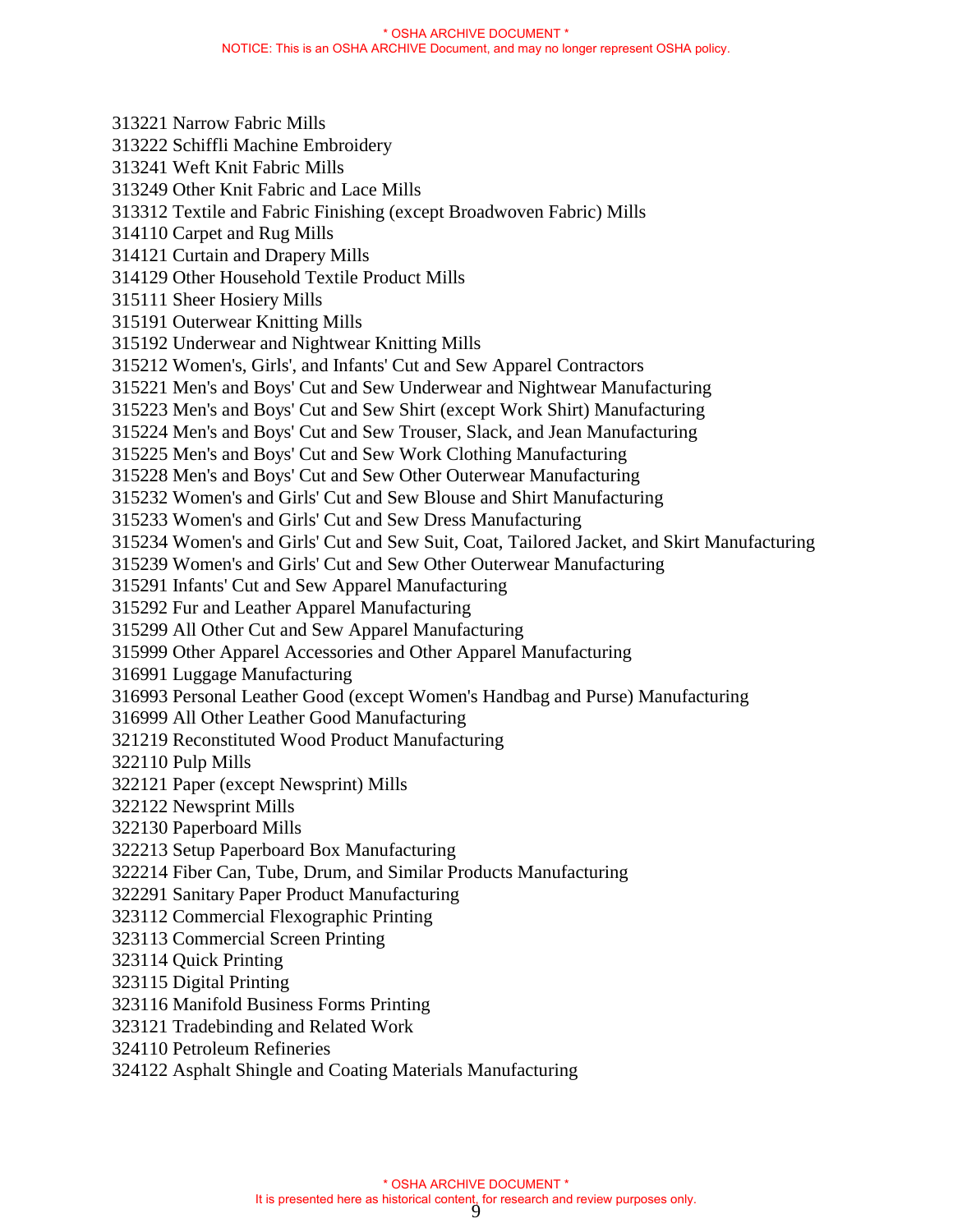324191 Petroleum Lubricating Oil and Grease Manufacturing 324199 All Other Petroleum and Coal Products Manufacturing 325110 Petrochemical Manufacturing 325120 Industrial Gas Manufacturing 325131 Inorganic Dye and Pigment Manufacturing 325181 Alkalies and Chlorine Manufacturing 325182 Carbon Black Manufacturing 325188 All Other Basic Inorganic Chemical Manufacturing 325191 Gum and Wood Chemical Manufacturing 325192 Cyclic Crude and Intermediate Manufacturing 325193 Ethyl Alcohol Manufacturing 325199 All Other Basic Organic Chemical Manufacturing 325211 Plastics Material and Resin Manufacturing 325221 Cellulosic Organic Fiber Manufacturing 325311 Nitrogenous Fertilizer Manufacturing 325312 Phosphatic Fertilizer Manufacturing 325314 Fertilizer (Mixing Only) Manufacturing 325320 Pesticide and Other Agricultural Chemical Manufacturing 325411 Medicinal and Botanical Manufacturing 325412 Pharmaceutical Preparation Manufacturing 325413 In-Vitro Diagnostic Substance Manufacturing 325414 Biological Product (except Diagnostic) Manufacturing 325510 Paint and Coating Manufacturing 325611 Soap and Other Detergent Manufacturing 325613 Surface Active Agent Manufacturing 325910 Printing Ink Manufacturing 325992 Photographic Film, Paper, Plate, and Chemical Manufacturing 325998 All Other Miscellaneous Chemical Product and Preparation Manufacturing 327111 Vitreous China Plumbing Fixture and China and Earthenware Bathroom Accessories 327410 Lime Manufacturing 327420 Gypsum Product Manufacturing 331315 Aluminum Sheet, Plate, and Foil Manufacturing 332114 Custom Roll Forming 332710 Machine Shops 332912 Fluid Power Valve and Hose Fitting Manufacturing 332913 Plumbing Fixture Fitting and Trim Manufacturing 332991 Ball and Roller Bearing Manufacturing 332993 Ammunition (except Small Arms) Manufacturing 332995 Other Ordnance and Accessories Manufacturing 332996 Fabricated Pipe and Pipe Fitting Manufacturing 333131 Mining Machinery and Equipment Manufacturing 333132 Oil and Gas Field Machinery and Equipment Manufacturing 333291 Paper Industry Machinery Manufacturing

333293 Printing Machinery and Equipment Manufacturing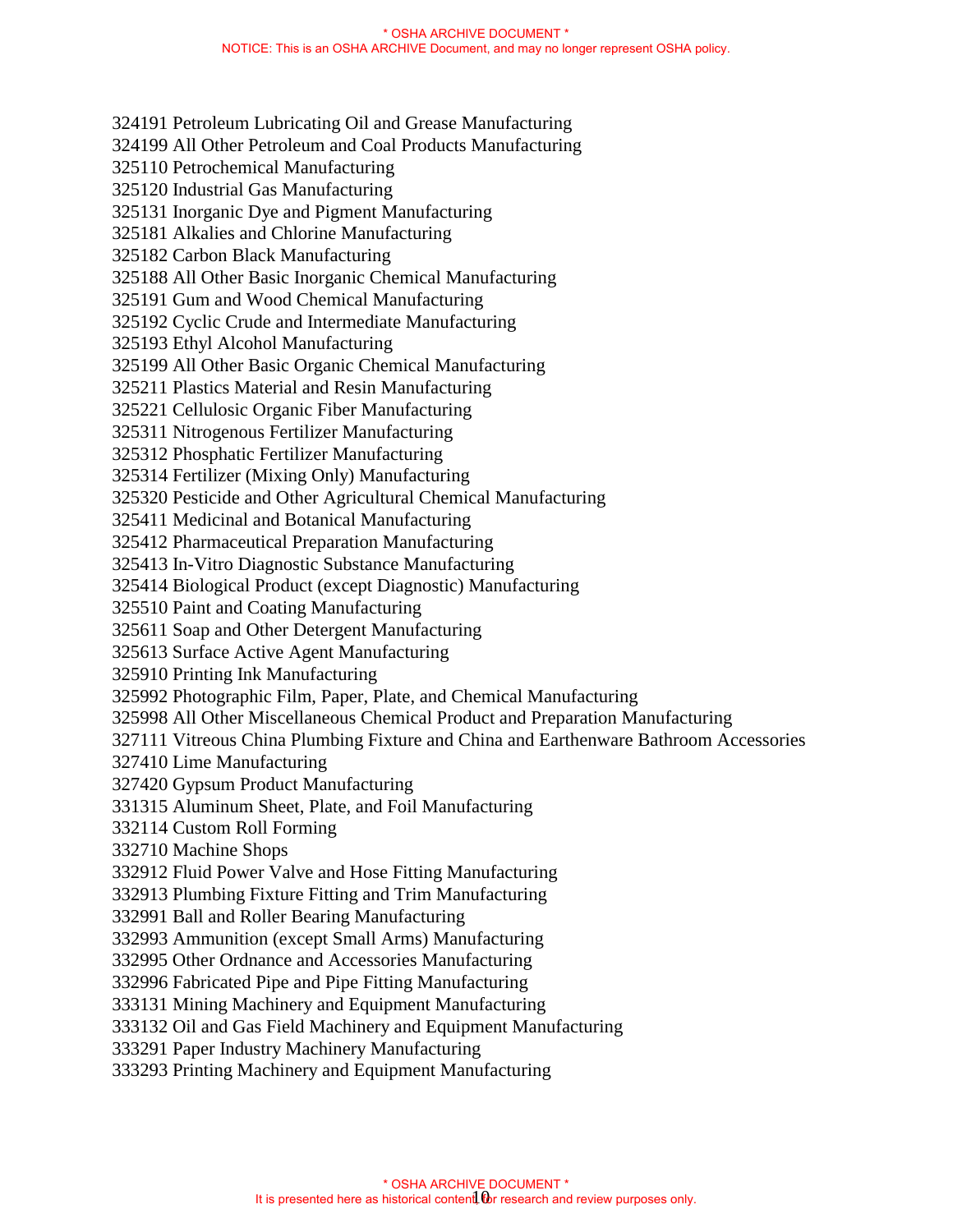333295 Semiconductor Machinery Manufacturing 333311 Automatic Vending Machine Manufacturing 333313 Office Machinery Manufacturing 333314 Optical Instrument and Lens Manufacturing 333315 Photographic and Photocopying Equipment Manufacturing 333512 Machine Tool (Metal Cutting Types) Manufacturing 333513 Machine Tool (Metal Forming Types) Manufacturing 333618 Other Engine Equipment Manufacturing 333912 Air and Gas Compressor Manufacturing 333993 Packaging Machinery Manufacturing 333994 Industrial Process Furnace and Oven Manufacturing 333996 Fluid Power Pump and Motor Manufacturing 333997 Scale and Balance (except Laboratory) Manufacturing 333999 All Other Miscellaneous General Purpose Machinery Manufacturing 334111 Electronic Computer Manufacturing 334112 Computer Storage Device Manufacturing 334113 Computer Terminal Manufacturing 334119 Other Computer Peripheral Equipment Manufacturing 334210 Telephone Apparatus Manufacturing 334220 Radio and Television Broadcasting and Wireless Communications Equipment 334290 Other Communications Equipment Manufacturing 334310 Audio and Video Equipment Manufacturing 334411 Electron Tube Manufacturing 334412 Bare Printed Circuit Board Manufacturing 334413 Semiconductor and Related Device Manufacturing 334414 Electronic Capacitor Manufacturing 334415 Electronic Resistor Manufacturing 334418 Printed Circuit Assembly (Electronic Assembly) Manufacturing 334419 Other Electronic Component Manufacturing 334510 Electromedical and Electrotherapeutic Apparatus Manufacturing 334511 Search, Detection, Navigation, Guidance, Aeronautical, and Nautical Systems 334512 Automatic Environmental Control Manufacturing for Residential, Commercial and Appliance Use 334513 Instruments and Related Products Manufacturing for Measuring, Displaying and Controlling Industrial Process Variables 334515 Instrument Manufacturing for Measuring and Testing Electricity and Electrical Signals 334516 Analytical Laboratory Instrument Manufacturing 334517 Irradiation Apparatus Manufacturing 334518 Watch, Clock, and Part Manufacturing 334519 Other Measuring and Controlling Device Manufacturing 334611 Software Reproducing 334613 Magnetic and Optical Recording Media Manufacturing 335121 Residential Electric Lighting Fixture Manufacturing 335221 Household Cooking Appliance Manufacturing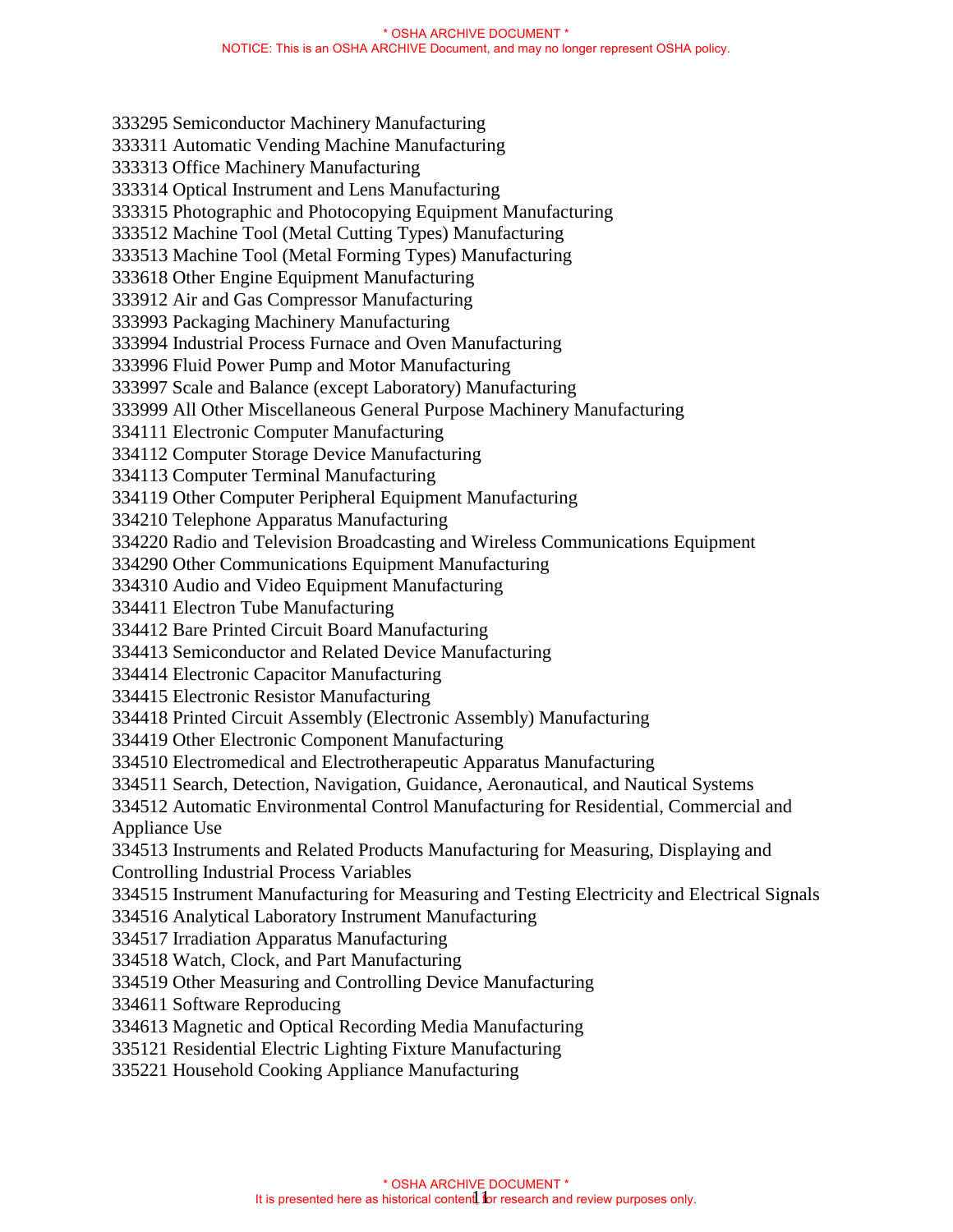335222 Household Refrigerator and Home Freezer Manufacturing 335224 Household Laundry Equipment Manufacturing 335313 Switchgear and Switchboard Apparatus Manufacturing 335314 Relay and Industrial Control Manufacturing 335921 Fiber Optic Cable Manufacturing 335931 Current-Carrying Wiring Device Manufacturing 335999 All Other Miscellaneous Electrical Equipment and Component Manufacturing 336322 Other Motor Vehicle Electrical and Electronic Equipment Manufacturing 336412 Aircraft Engine and Engine Parts Manufacturing 336414 Guided Missile and Space Vehicle Manufacturing 336415 Guided Missile and Space Vehicle Propulsion Unit and Propulsion Unit Parts 336510 Railroad Rolling Stock Manufacturing 337124 Metal Household Furniture Manufacturing 339112 Surgical and Medical Instrument Manufacturing 339113 Surgical Appliance and Supplies Manufacturing 339114 Dental Equipment and Supplies Manufacturing 339116 Dental Laboratories 339911 Jewelry (except Costume) Manufacturing 339912 Silverware and Hollowware Manufacturing 339913 Jewelers' Material and Lapidary Work Manufacturing 339914 Costume Jewelry and Novelty Manufacturing 339920 Sporting and Athletic Goods Manufacturing

339995 Burial Casket Manufacturing

### **Wholesale Trade**

423210 Furniture Merchant Wholesalers

423220 Home Furnishing Merchant Wholesalers

423410 Photographic Equipment and Supplies Merchant Wholesalers

423420 Office Equipment Merchant Wholesalers

423430 Computer and Computer Peripheral Equipment and Software Merchant Wholesale

423440 Other Commercial Equipment Merchant Wholesalers

423450 Medical, Dental, and Hospital Equipment and Supplies Merchant Wholesale

423460 Ophthalmic Goods Merchant Wholesalers

423490 Other Professional Equipment and Supplies Merchant Wholesalers

423610 Electrical Apparatus and Equipment, Wiring Supplies, and Related Equip

423620 Electrical and Electronic Appliance, Television, and Radio Set Merchant Wholesalers

423690 Other Electronic Parts and Equipment Merchant Wholesalers

423710 Hardware Merchant Wholesalers

423720 Plumbing and Heating Equipment and Supplies (Hydronics) Merchant Wholesale

423730 Warm Air Heating and Air-Conditioning Equipment and Supplies Merchant Wholesalers

423740 Refrigeration Equipment and Supplies Merchant Wholesalers

423810 Construction and Mining (except Oil Well) Machinery and Equipment Merchant **Wholesalers** 

423820 Farm and Garden Machinery and Equipment Merchant Wholesalers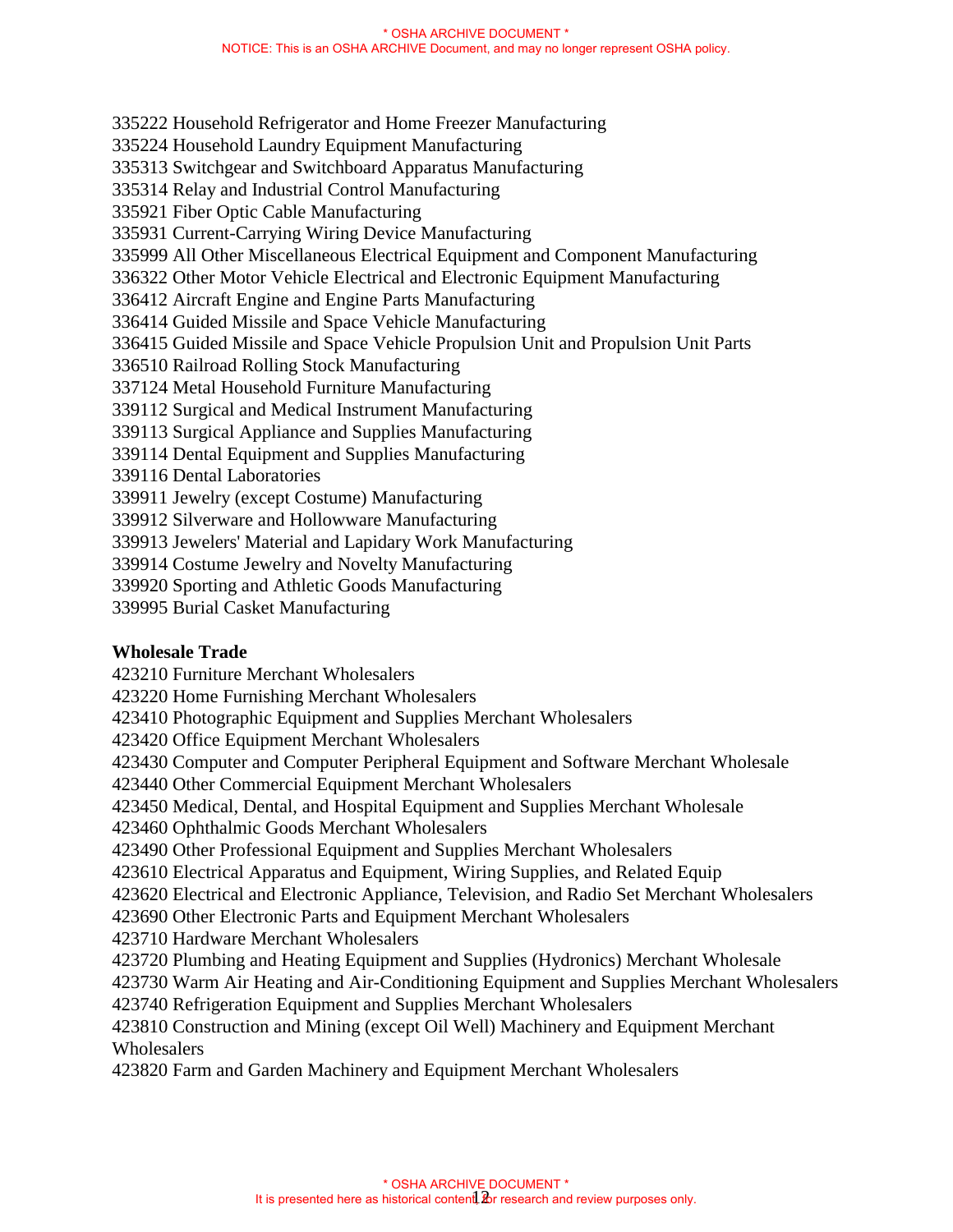#### \* OSHA ARCHIVE DOCUMENT \* NOTICE: This is an OSHA ARCHIVE Document, and may no longer represent OSHA policy.

423830 Industrial Machinery and Equipment Merchant Wholesalers 423840 Industrial Supplies Merchant Wholesalers 423850 Service Establishment Equipment and Supplies Merchant Wholesalers 423860 Transportation Equipment and Supplies (except Motor Vehicle) Merchant Wholesalers 423910 Sporting and Recreational Goods and Supplies Merchant Wholesalers 423920 Toy and Hobby Goods and Supplies Merchant Wholesalers 423940 Jewelry, Watch, Precious Stone, and Precious Metal Merchant Wholesalers 423990 Other Miscellaneous Durable Goods Merchant Wholesalers 424110 Printing and Writing Paper Merchant Wholesalers 424120 Stationery and Office Supplies Merchant Wholesalers 424130 Industrial and Personal Service Paper Merchant Wholesalers 424210 Drugs and Druggists' Sundries Merchant Wholesalers 424310 Piece Goods, Notions, and Other Dry Goods Merchant Wholesalers 424320 Men's and Boys' Clothing and Furnishings Merchant Wholesalers 424330 Women's, Children's, and Infants' Clothing and Accessories Merchant Wholesalers 424340 Footwear Merchant Wholesalers 424710 Petroleum Bulk Stations and Terminals 424720 Petroleum and Petroleum Products Merchant Wholesalers (except Bulk Stations) 425110 Business to Business Electronic Markets 425120 Wholesale Trade Agents and Brokers

### **Retail Trade**

441110 New Car Dealers 441120 Used Car Dealers 441210 Recreational Vehicle Dealers 442210 Floor Covering Stores 443111 Household Appliance Stores 443112 Radio, Television, and Other Electronics Stores 443120 Computer and Software Stores - Retail 443130 Camera and Photographic Supplies Stores 444210 Outdoor Power Equipment Stores - Retail 445120 Convenience Stores 445210 Meat Markets 445310 Beer, Wine, and Liquor Stores 446110 Pharmacies and Drug Stores 446120 Cosmetics, Beauty Supplies, and Perfume Stores 446130 Optical Goods Stores 446191 Food (Health) Supplement Stores 446199 All Other Health and Personal Care Stores - Retail 447110 Gasoline Stations with Convenience Stores 447190 Other Gasoline Stations 448110 Men's Clothing Stores 448120 Women's Clothing Stores 448130 Children's and Infants' Clothing Stores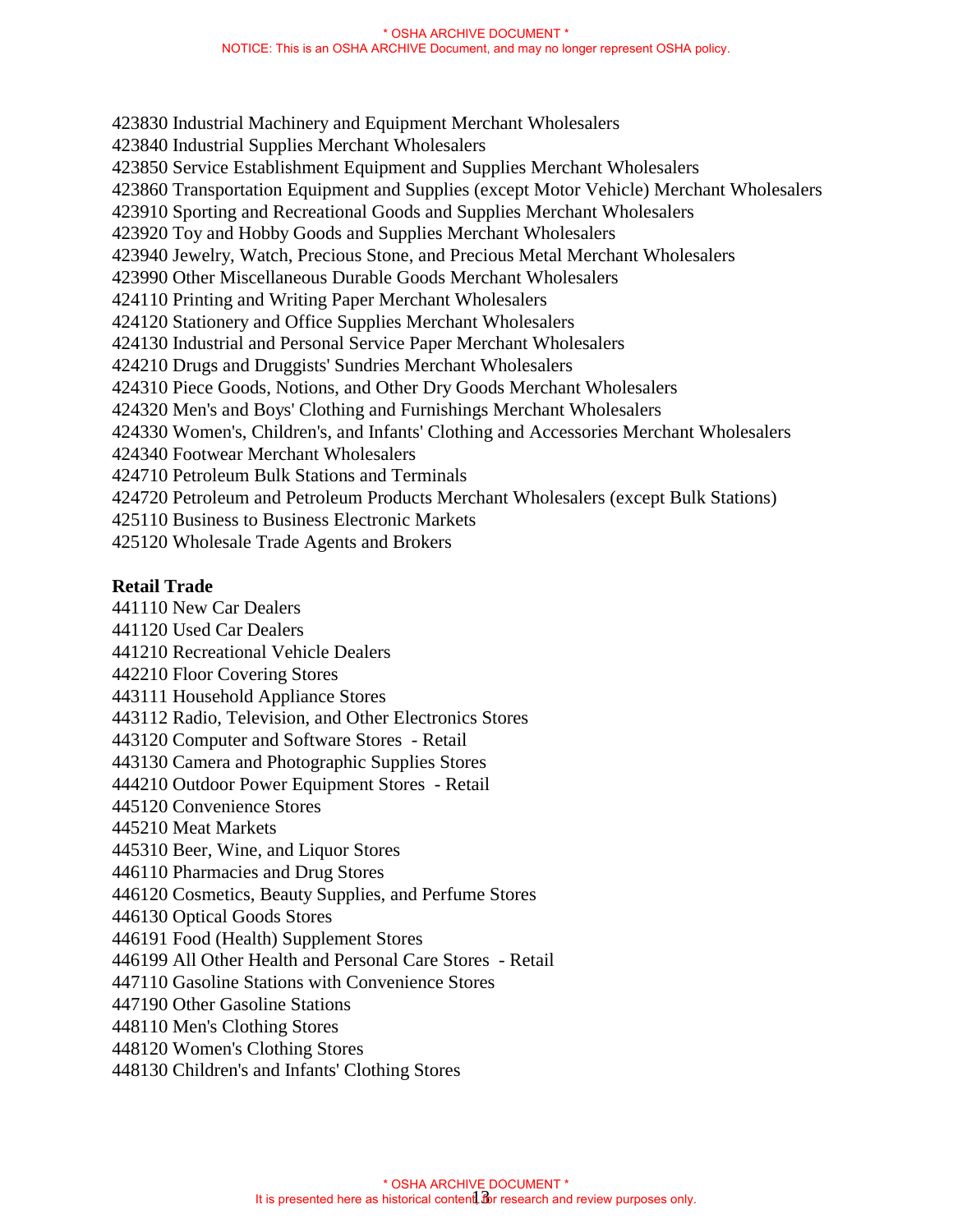448140 Family Clothing Stores 448150 Clothing Accessories Stores 448190 Other Clothing Stores 448210 Shoe Stores 448310 Jewelry Stores 448320 Luggage and Leather Goods Stores 451110 Sporting Goods Stores 451120 Hobby, Toy, and Game Stores 451130 Sewing, Needlework, and Piece Goods Stores 451140 Musical Instrument and Supplies Stores 451211 Book Stores 451212 News Dealers and Newsstands 451220 Prerecorded Tape, Compact Disc, and Record Stores 453110 Florists 453210 Office Supplies and Stationery Stores 453220 Gift, Novelty, and Souvenir Stores 453920 Art Dealers 453930 Manufactured (Mobile) Home Dealers 453991 Tobacco Stores 453998 All Other Miscellaneous Store Retailers (except Tobacco Stores) 454110 Electronic Shopping and Mail-Order Houses

### **Transportation and Warehousing**

481211 Nonscheduled Chartered Passenger Air Transportation 481212 Nonscheduled Chartered Freight Air Transportation 482111 Line-Haul Railroads 482112 Short Line Railroads 483112 Deep Sea Passenger Transportation 483113 Coastal and Great Lakes Freight Transportation 483114 Coastal and Great Lakes Passenger Transportation 483212 Inland Water Passenger Transportation 485320 Limousine Service 486110 Pipeline Transportation of Crude Oil 486210 Pipeline Transportation of Natural Gas 486910 Pipeline Transportation of Refined Petroleum Products 486990 All Other Pipeline Transportation 488330 Navigational Services to Shipping 488510 Freight Transportation Arrangement

### **Information**

511110 Newspaper Publishers

- 511120 Periodical Publishers
- 511130 Book Publishers
- 511140 Directory and Mailing List Publishers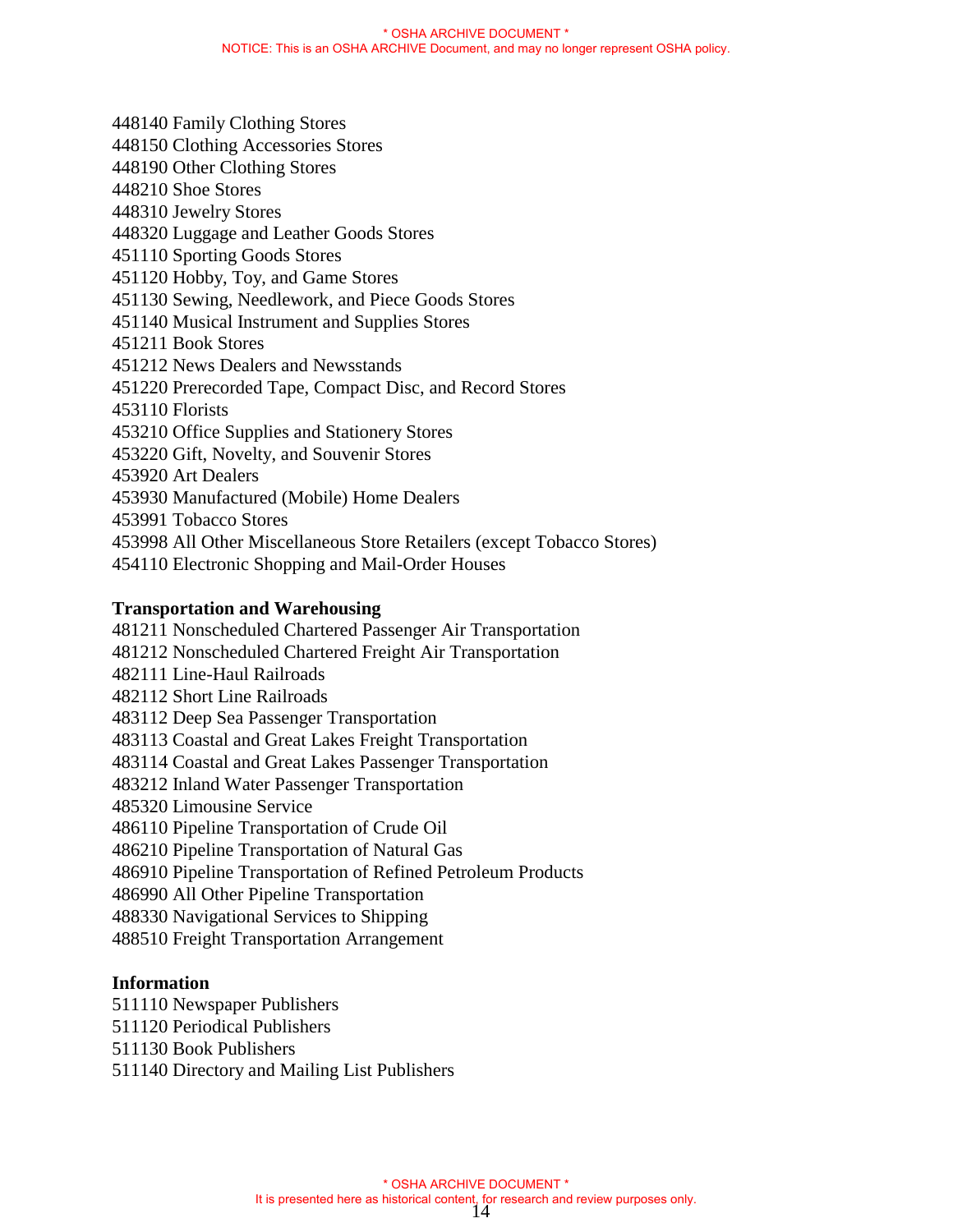- 511191 Greeting Card Publishers
- 511199 All Other Publishers
- 511210 Software Publishers
- 512110 Motion Picture and Video Production
- 512120 Motion Picture and Video Distribution
- 512131 Motion Picture Theaters (except Drive-Ins)
- 512132 Drive-In Motion Picture Theaters
- 512191 Teleproduction and Other Postproduction Services
- 512199 Other Motion Picture and Video Industries
- 512210 Record Production
- 512220 Integrated Record Production/Distribution
- 512230 Music Publishers
- 512240 Sound Recording Studios
- 512290 Other Sound Recording Industries
- 515111 Radio Networks
- 515112 Radio Stations
- 515120 Television Broadcasting
- 515210 Cable and Other Subscription Programming
- 517110 Wired Telecommunications Carriers
- 517210 Wireless Telecommunications Carriers (except Satellite)
- 517410 Satellite Telecommunications
- 517919 All Other Telecommunications
- 517911 Telecommunications Resellers
- 518210 Data Processing, Hosting, and Related Services
- 519110 News Syndicates
- 519120 Libraries and Archives
- 519130 Internet Publishing and Broadcasting and Web Search Portals
- 519190 All Other Information Services

### **Finance and Insurance**

- 521110 Monetary Authorities Central Bank
- 522110 Commercial Banking
- 522120 Savings Institutions
- 522130 Credit Unions
- 522190 Other Depository Credit Intermediation
- 522210 Credit Card Issuing
- 522220 Sales Financing
- 522291 Consumer Lending
- 522292 Real Estate Credit
- 522293 International Trade Financing
- 522294 Secondary Market Financing
- 522298 All Other Nondepository Credit Intermediation
- 522310 Mortgage and Nonmortgage Loan Brokers
- 522320 Financial Transactions Processing, Reserve, and Clearinghouse Activities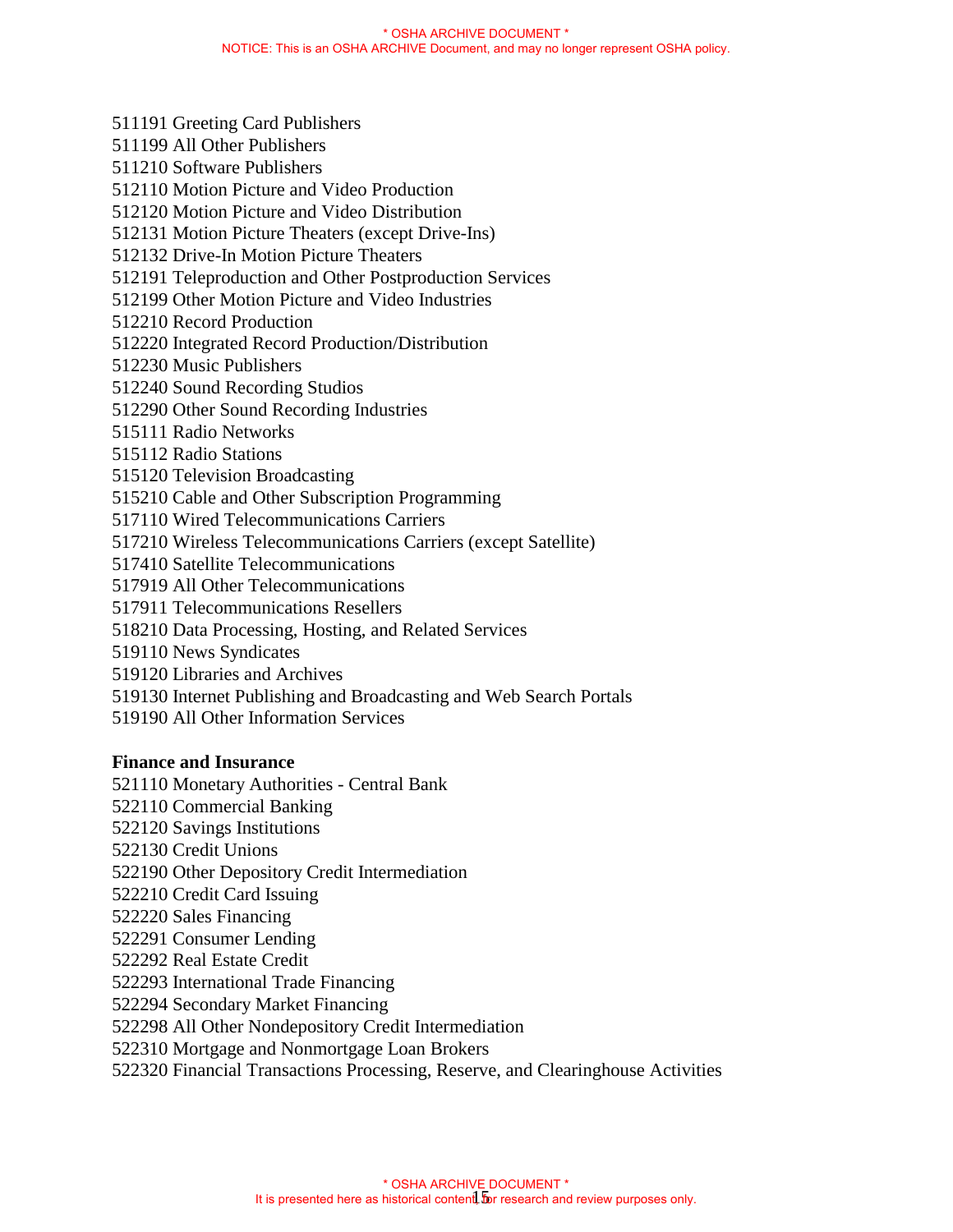522390 Other Activities Related to Credit Intermediation 523110 Investment Banking and Securities Dealing 523120 Securities Brokerage 523130 Commodity Contracts Dealing 523140 Commodity Contracts Brokerage 523210 Securities and Commodity Exchanges 523910 Miscellaneous Intermediation 523920 Portfolio Management 523930 Investment Advice 523991 Trust, Fiduciary, and Custody Activities 523999 Miscellaneous Financial Investment Activities 524113 Direct Life Insurance Carriers 524114 Direct Health and Medical Insurance Carriers 524126 Direct Property and Casualty Insurance Carriers 524127 Direct Title Insurance Carriers 524128 Other Direct Insurance (except Life, Health, and Medical) Carriers 524130 Reinsurance Carriers 524210 Insurance Agencies and Brokerages 524291 Claims Adjusting 524292 Third Party Administration of Insurance and Pension Funds 524298 All Other Insurance Related Activities 525110 Pension Funds 525120 Health and Welfare Funds 525190 Other Insurance Funds 525910 Open-End Investment Funds 525920 Trusts, Estates, and Agency Accounts 525930 Real Estate Investment Trusts

525990 Other Financial Vehicles

### **Real Estate and Rental and Leasing**

531120 Lessors of Nonresidential Buildings (except Miniwarehouses)

531130 Lessors of Miniwarehouses and Self-Storage Units

531210 Offices of Real Estate Agents and Brokers

531311 Residential Property Managers

531312 Nonresidential Property Managers

531320 Offices of Real Estate Appraisers

531390 Other Activities Related to Real Estate

532310 General Rental Centers

532411 Commercial Air, Rail, and Water Transportation Equipment Rental and Leasing

532412 Construction, Mining, and Forestry Machinery and Equipment Rental and Leasing

532420 Office Machinery and Equipment Rental and Leasing

532490 Other Commercial and Industrial Machinery and Equipment Rental and Leasing

533110 Lessors of Nonfinancial Intangible Assets (except Copyrighted Works)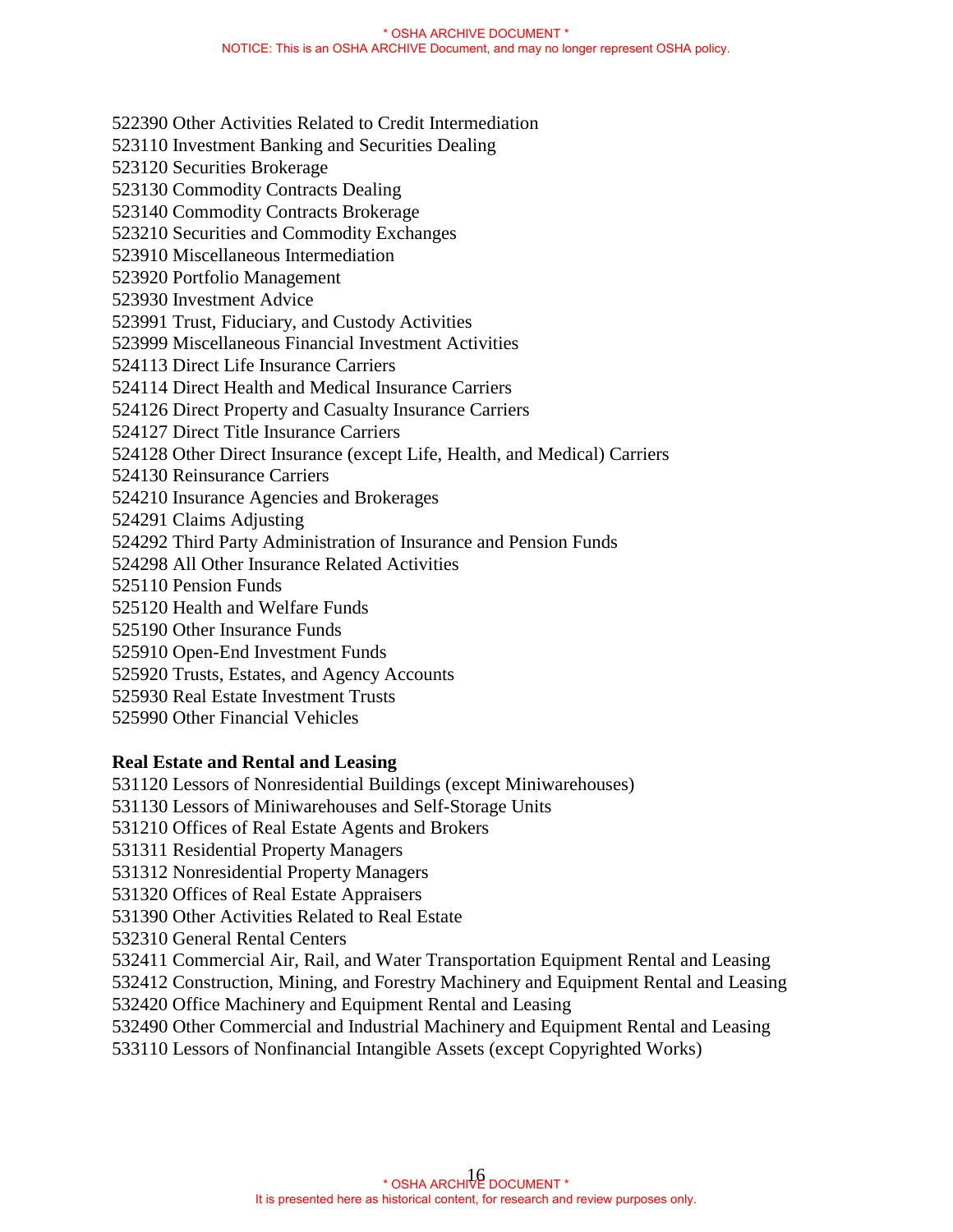#### **Professional and Technical Services**

541110 Offices of Lawyers 541191 Title Abstract and Settlement Offices 541199 All Other Legal Services 541211 Offices of Certified Public Accountants 541213 Tax Preparation Services 541214 Payroll Services 541219 Other Accounting Services 541310 Architectural Services 541320 Landscape Architectural Services 541330 Engineering Services 541340 Drafting Services 541350 Building Inspection Services 541360 Geophysical Surveying and Mapping Services 541370 Surveying and Mapping (except Geophysical) Services 541380 Testing Laboratories 541410 Interior Design Services 541420 Industrial Design Services 541430 Graphic Design Services 541490 Other Specialized Design Services 541511 Custom Computer Programming Services 541512 Computer Systems Design Services 541513 Computer Facilities Management Services 541519 Other Computer Related Services 541611 Administrative Management and General Management Consulting Services 541612 Human Resources Consulting Services 541613 Marketing Consulting Services 541614 Process, Physical Distribution, and Logistics Consulting Services 541618 Other Management Consulting Services 541620 Environmental Consulting Services 541690 Other Scientific and Technical Consulting Services 541712 Research and Development in the Physical, Engineering, and Life Science 541720 Research and Development in the Social Sciences and Humanities 541810 Advertising Agencies 541820 Public Relations Agencies 541830 Media Buying Agencies 541840 Media Representatives 541850 Display Advertising 541860 Direct Mail Advertising 541870 Advertising Material Distribution Services 541890 Other Services Related to Advertising 541921 Photography Studios, Portrait 541922 Commercial Photography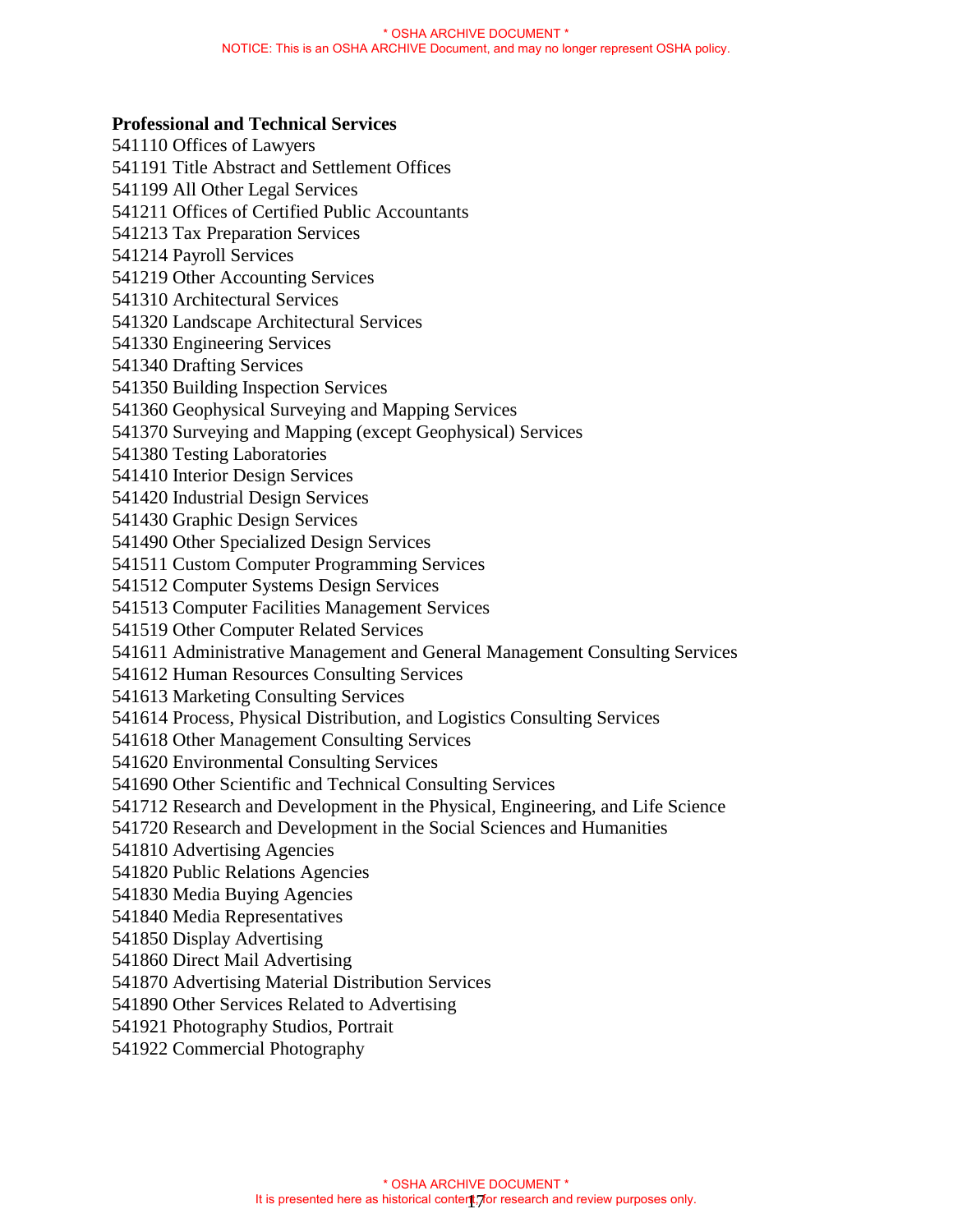### **Management of Companies and Enterprises**

551111 Offices of Bank Holding Companies 551112 Offices of Other Holding Companies

#### **Administration and Waste Services**

561110 Office Administrative Services 561311 Employment Placement Agencies 561320 Temporary Help Services 561330 Professional Employer Organizations 561410 Document Preparation Services 561421 Telephone Answering Services 561422 Telemarketing Bureaus and Other Contact Centers 561431 Private Mail Centers 561439 Other Business Service Centers (including Copy Shops) 561440 Collection Agencies 561450 Credit Bureaus 561491 Repossession Services 561492 Court Reporting and Stenotype Services 561499 All Other Business Support Services 561510 Travel Agencies 561520 Tour Operators 561591 Convention and Visitors Bureaus 561599 All Other Travel Arrangement and Reservation Services 561611 Investigation Services 561612 Security Guards and Patrol Services 561621 Security Systems Services (except Locksmiths) 561622 Locksmiths 561910 Packaging and Labeling Services 561920 Convention and Trade Show Organizers 561990 All Other Support Services

### **Education Services**

611110 Elementary and Secondary Schools 611210 Junior Colleges 611310 Colleges, Universities, and Professional Schools 611410 Business and Secretarial Schools 611420 Computer Training 611430 Professional and Management Development Training 611511 Cosmetology and Barber Schools 611512 Flight Training 611513 Apprenticeship Training 611519 Other Technical and Trade Schools 611610 Fine Arts Schools

611620 Sports and Recreation Instruction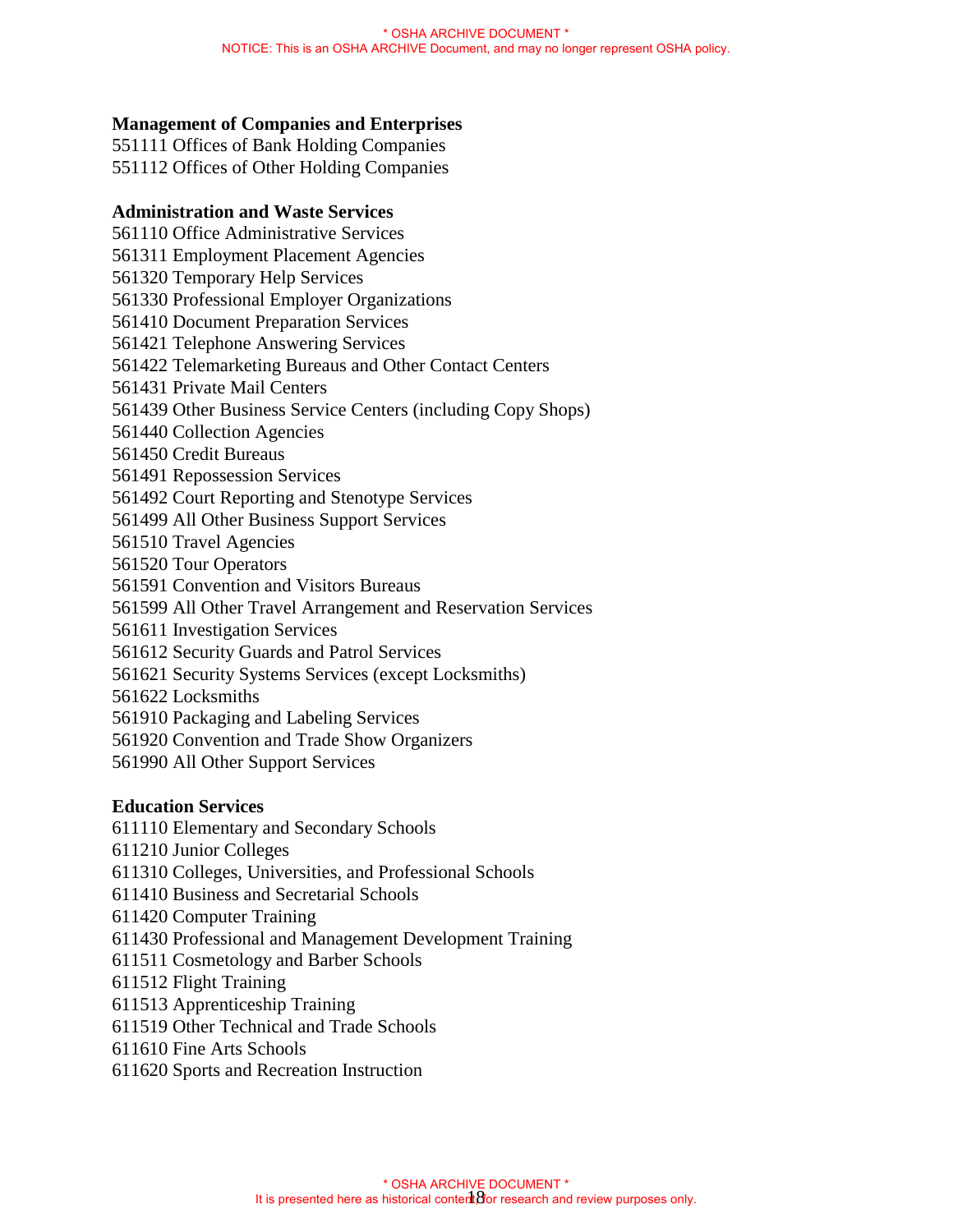611630 Language Schools 611691 Exam Preparation and Tutoring 611692 Automobile Driving Schools 611699 All Other Miscellaneous Schools and Instruction 611710 Educational Support Services **Health Care and Social Services**  621111 Offices of Physicians (except Mental Health Specialists) 621112 Offices of Physicians, Mental Health Specialists 621210 Offices of Dentists 621310 Offices of Chiropractors 621320 Offices of Optometrists 621330 Offices of Mental Health Practitioners (except Physicians) 621340 Offices of Physical, Occupational and Speech Therapists, and Audiologists 621391 Offices of Podiatrists 621399 Offices of All Other Miscellaneous Health Practitioners 621410 Family Planning Centers 621420 Outpatient Mental Health and Substance Abuse Centers 621491 HMO Medical Centers 621492 Kidney Dialysis Centers 621493 Freestanding Ambulatory Surgical and Emergency Centers 621498 All Other Outpatient Care Centers 621511 Medical Laboratories 621512 Diagnostic Imaging Centers 624190 Other Individual and Family Services 624210 Community Food Services 624221 Temporary Shelters 624229 Other Community Housing Services 624230 Emergency and Other Relief Services 624410 Child Day Care Services

### **Arts, Entertainment, and Recreation**

- 711219 Other Spectator Sports
- 711310 Promoters of Performing Arts, Sports, and Similar Events with Facilities
- 711320 Promoters of Performing Arts, Sports, and Similar Events without Facilities
- 711410 Agents and Managers for Artists, Athletes, Entertainers, and Other Public Figures
- 711510 Independent Artists, Writers, and Performers
- 713930 Marinas
- 713940 Fitness and Recreational Sports Centers
- 713950 Bowling Centers

# **Accommodation and Food Services**

721211 RV (Recreational Vehicle) Parks and Campgrounds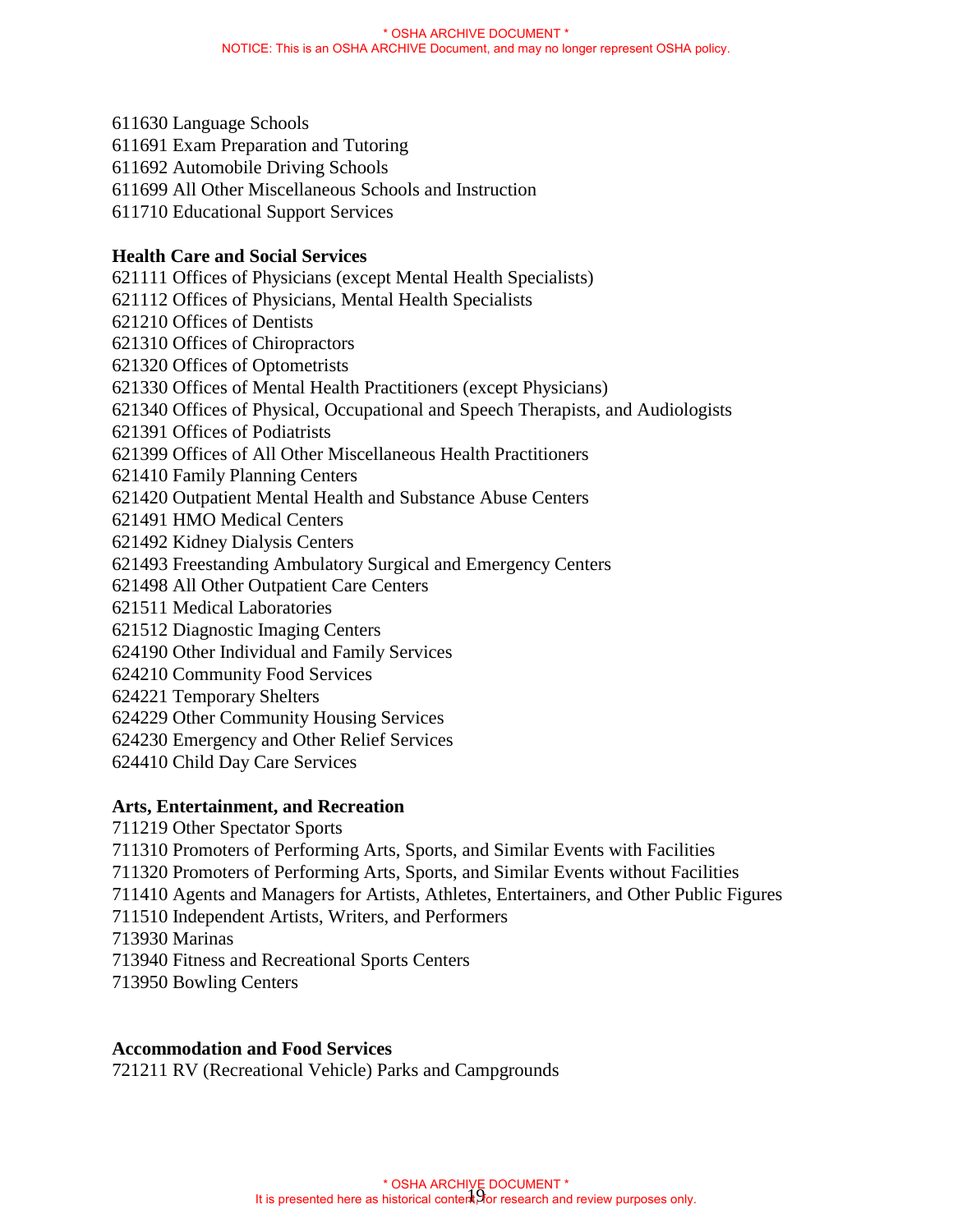- 721310 Rooming and Boarding Houses
- 722110 Full-Service Restaurants
- 722211 Limited-Service Restaurants
- 722212 Cafeterias, Grill Buffets, and Buffets
- 722213 Snack and Nonalcoholic Beverage Bars
- 722410 Drinking Places (Alcoholic Beverages)

# **Other Services**

- 811111 General Automotive Repair
- 811112 Automotive Exhaust System Repair
- 811113 Automotive Transmission Repair
- 811118 Other Automotive Mechanical and Electrical Repair and Maintenance
- 811121 Automotive Body, Paint, and Interior Repair and Maintenance
- 811122 Automotive Glass Replacement Shops
- 811191 Automotive Oil Change and Lubrication Shops
- 811192 Car Washes
- 811198 All Other Automotive Repair and Maintenance
- 811211 Consumer Electronics Repair and Maintenance
- 811212 Computer and Office Machine Repair and Maintenance
- 811213 Communication Equipment Repair and Maintenance
- 811219 Other Electronic and Precision Equipment Repair and Maintenance
- 811411 Home and Garden Equipment Repair and Maintenance
- 811412 Appliance Repair and Maintenance
- 811420 Reupholstery and Furniture Repair
- 811430 Footwear and Leather Goods Repair
- 811490 Other Personal and Household Goods Repair and Maintenance
- 812111 Barber Shops
- 812112 Beauty Salons
- 812113 Nail Salons
- 812191 Diet and Weight Reducing Centers
- 812199 Other Personal Care Services
- 812210 Funeral Homes and Funeral Services
- 812220 Cemeteries and Crematories
- 812320 Drycleaning and Laundry Services (except Coin-Operated)
- 812921 Photofinishing Laboratories (except One-Hour)
- 812922 One-Hour Photofinishing
- 812930 Parking Lots and Garages
- 812990 All Other Personal Services
- 813110 Religious Organizations
- 813211 Grantmaking Foundations
- 813212 Voluntary Health Organizations
- 813219 Other Grantmaking and Giving Services
- 813311 Human Rights Organizations
- 813312 Environment, Conservation and Wildlife Organizations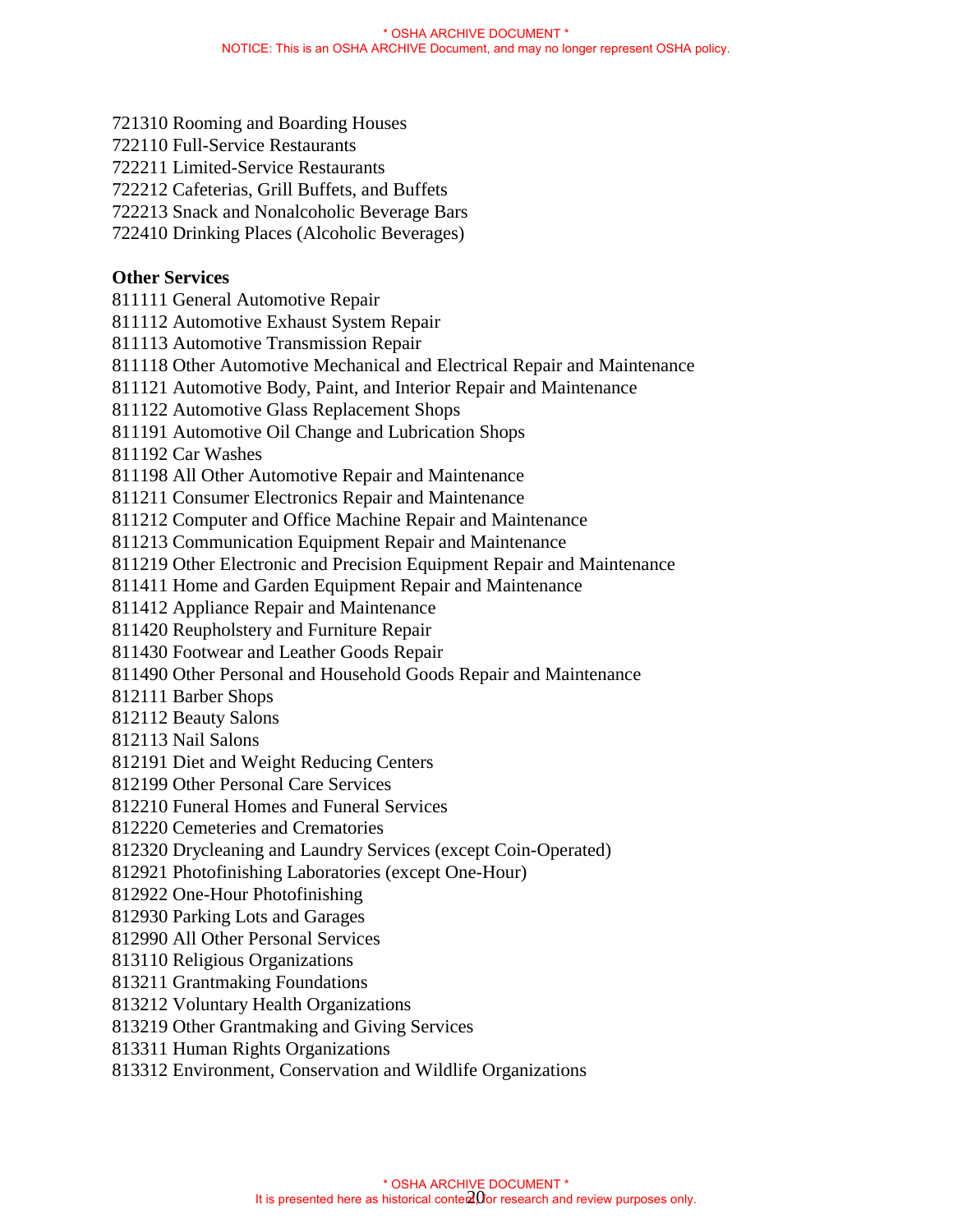813319 Other Social Advocacy Organizations 813410 Civic and Social Organizations 813910 Business Associations 813920 Professional Organizations 813930 Labor Unions and Similar Labor Organizations 813940 Political Organizations 813990 Other Similar Organizations (except Business, Professional, Labor, and Political Organizations)

814110 Private Households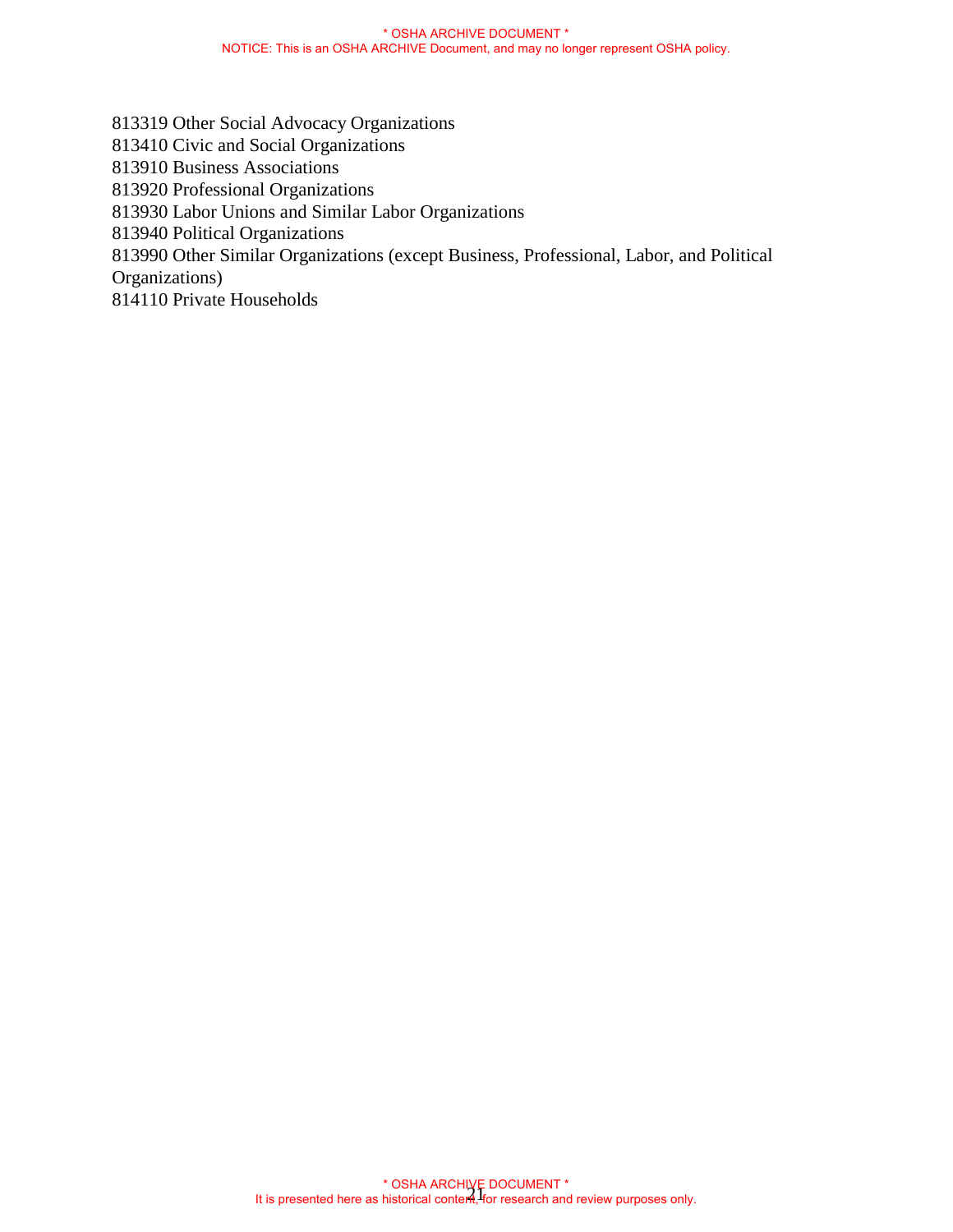#### \* OSHA ARCHIVE DOCUMENT \* NOTICE: This is an OSHA ARCHIVE Document, and may no longer represent OSHA policy.

#### INDEX

Accident

Agriculture

Appropriation

Bureau of Labor Statistics

Citation

Classification

Closing Conference

Complaint

**Consultation** 

CSHO

Directive

Employee

Employer

Employment Standards Administration

Enforcement

ESA

Failure to Abate

Farming operation

Field Inspection Reference Manual

Health hazards

Imminent Danger

Labor Camp

LWDI

Penalties

Penalty

Review Commission

Small Farming Operations